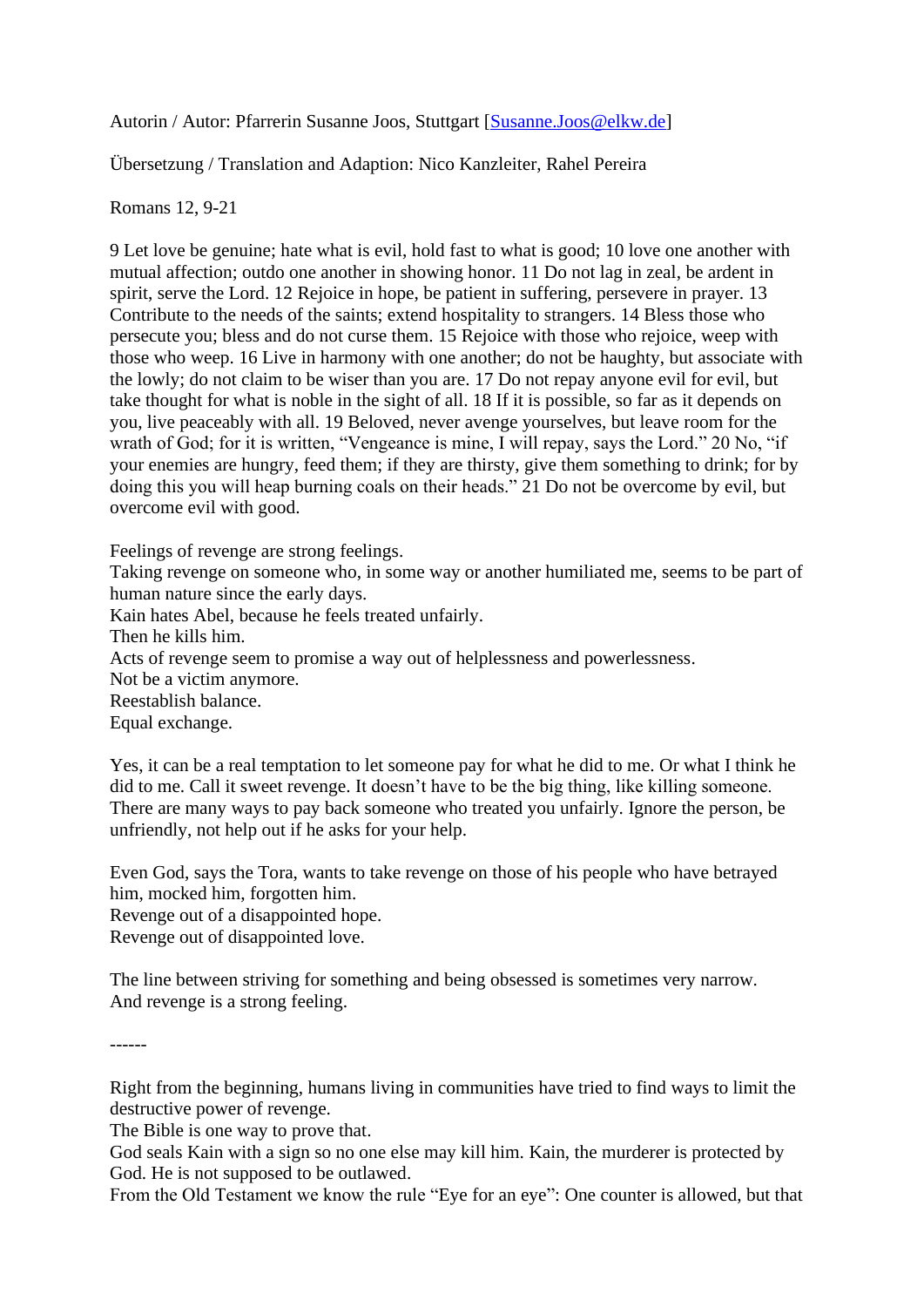must be enough.

And also the Old Testament already tells us to feed the enemy when he's hungry. We should not withhold the most necessary no any humankind.

And then Jesus comes and tops it all by telling us to love our enemies.

Now let's be honest. Even if we all agree that Jesus' ultimate commandment may help to prevent bad actions, phantasies and longing for revenge most often times still will stay with us for a while. The feelings are there. You will also find them, molded in language, in the psalm prayers against the enemies. And even if we like to hide and ignore such feelings, they still often show themselves in subtle or very obvious ways.

One might react to an insult with impatience, with little provocations or by withholding important information. With little mean acts.

They sometime can be harmless or they can become very destructive in our relationships.

And then we hear Paulse words from today's reading: "Do not repay anyone evil for evil, but take thought for what is noble in the sight of all."

Sounds nice and easy at first sight.

Just break the cycle of action and reaction and take a positive stance. Think positive! Focus on what is good and noble.

In a way Paul asks you no to stay a victim if you became one. He asks you to turn things around. React, but in a good way.

Not suppress the destructive energy, but *use* it and create some *beauty* out of it. The longer I kept thinking about it, the question arose: How is that possible? Paul will look at us, with a witty and gentle smile, saying: If it was that easy, our congregations and communities would be a Garden Eden!

------

And then, Paul thankfully has a very sober way to continue by saying:

"If it is possible, so far as it depends on you, live peaceably with all."

It's not always possible. It doesn't only depend on us. Some things can't be solved.

Some relationships end. Sometimes what it needs is distance.

I am only responsible for my actions.

This seems to be our task: stop focusing too much on the others.

Instead of an "Eye for an eye":

Do what is right. And beautiful. And then let go.

To keep distance, this seems to be addressed in yet another way:

"Beloved, never avenge yourselves, but leave room for the wrath of God!" Make room!

If we keep focusing on our enemy and his wrongdoings: Could it be that by doing that we stand in the way of change? If we urge someone to change: Could it be that by doing that we block the room where he could get in contact with himself?

Or is it about making room in ourselves?

Feeling what we are drawn to? Where do we want to go?

------

Paul motivates us to act self-determined. Follow the Tora, the Bible or your own values and then take a stance, regardless of what everyone else is doing. Act even without knowing if God will intervene.